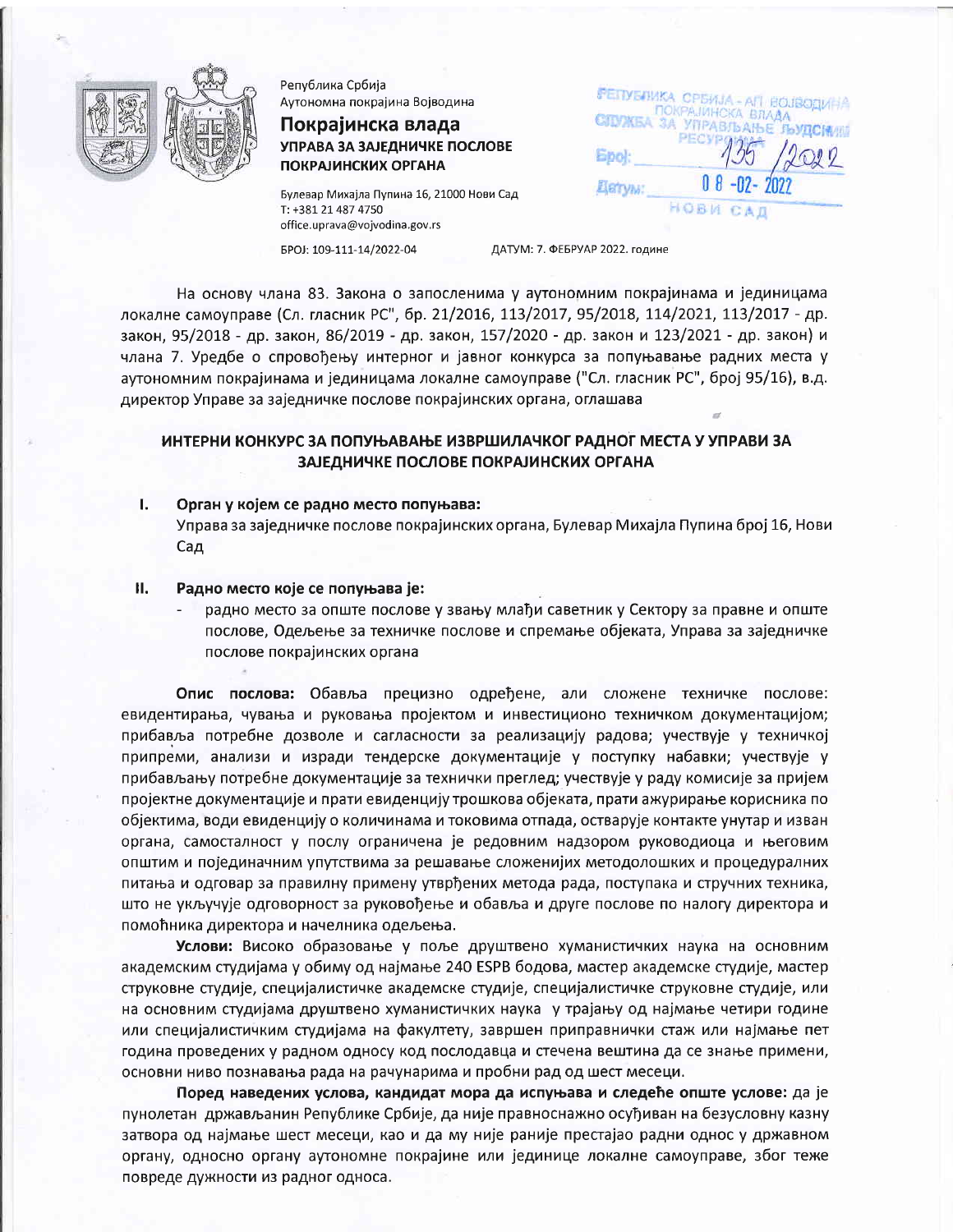### У изборном поступку проверавају се:

- познавање рада на рачунару уколико кандидат не приложи уверење о траженом  $\bullet$ нивоу оспособљености за рад на рачунару, провера ће се извршити практичним радом на рачунару;
- стручна знања из области рада на радном месту Закона о запосленима у аутономним покрајинама и јединицама локалне самоуправе (Сл. гласник РС", бр. 114/2021, 113/2017 - др. закон, 95/2018 - др. закон, 86/2019 - др. закон, 157/2020 - др. закон и 123/2021 - др. закон), Закон о општем управном поступку ("Сл. гласник РС", бр. 18/2016 и 95/2018-аутентично тумачење) познавање области из делокруга рада Управе за заједничке послове покрајинских органа - Одлука о Управи за заједничке послове покрајинских органа ("Сл. лист АПВ", број: 10/2010, 22/2010, 19/2011 и 16/2014) - писмено;
- познавање вештина комуникације усмено, кроз разговор са кандидатом;

#### III. Место рада:

Нови Сад, Булевар Михајла Пупина број 16.

- IV. Рок за подношење пријаве на интерни конкурс је 8 дана од дана када је интерни конкурс оглашен. Рок почиње да тече од 9. фебруара 2022. године и истиче 16. фебруара 2022. године.
- V. Лице које је задужено за давање обавештења о интерном конкурсу: Биљана Николић, телефон: 021/487-46-50.

### VI. Адреса на коју се подноси пријава за интерни конкурс:

Управа за заједничке послове покрајинских органа, Булевар Михајла Пупина број 16, Нови Сад – КОНКУРСНА КОМИСИЈА ЗА СПРОВОЂЕЊЕ ИНТЕРНОГ КОНКУРСА - са назнаком да се ради о пријави за интерни конкурс, за радно место за опште послове у звању млађи саветник.

- VII. Датум оглашавања: 8. фебруар 2022. године.
- VIII. Докази који се прилажу уз пријаву на интерни конкурс:
	- $1.$ пријава која је својеручно потписана, са наведеном адресом за пријем поште, адресом електронске поште и бројем телефона;
	- $2.$ биографија са наводима о досадашњем радном искуству;
	- 3. фотокопија личне карте или испис очитане личне карте;
	- 4. доказ о стручној спреми према условима (оригинал или оверена фотокопија);
	- 5. оригинал или оверена фотокопија решења о распоређивању, односно решења да је службеник нераспоређен;
	- Образац I или Образац II-Изјава у којој се учесник интерног конкурса опредељује да ли ће 6. сам прибавити доказе о чињеницама о којима се води службена евиденција или ће то орган учинити уместо њега;
	- 7. Образац број 3

## НАПОМЕНА:

Законом о општем управном поступку ("Сл. гласник РС", број: 18/16) је, између осталог, прописано да су органи у обавези да по службеној дужности, када је то неопходно за одлучивање, у складу са законским роковима, бесплатно размењују, врше увид, обрађују и прибављају личне податке о чињеницама садржаним у службеним евиденцијама, осим ако странка изричито изјави да ће податке прибавити сама.

Доказ који се прилаже уз пријаву на интерни конкурс, а којем се води службена евиденција је доказ о положеном стручном испиту за рад у органу управе (уколико је положен), уверење о